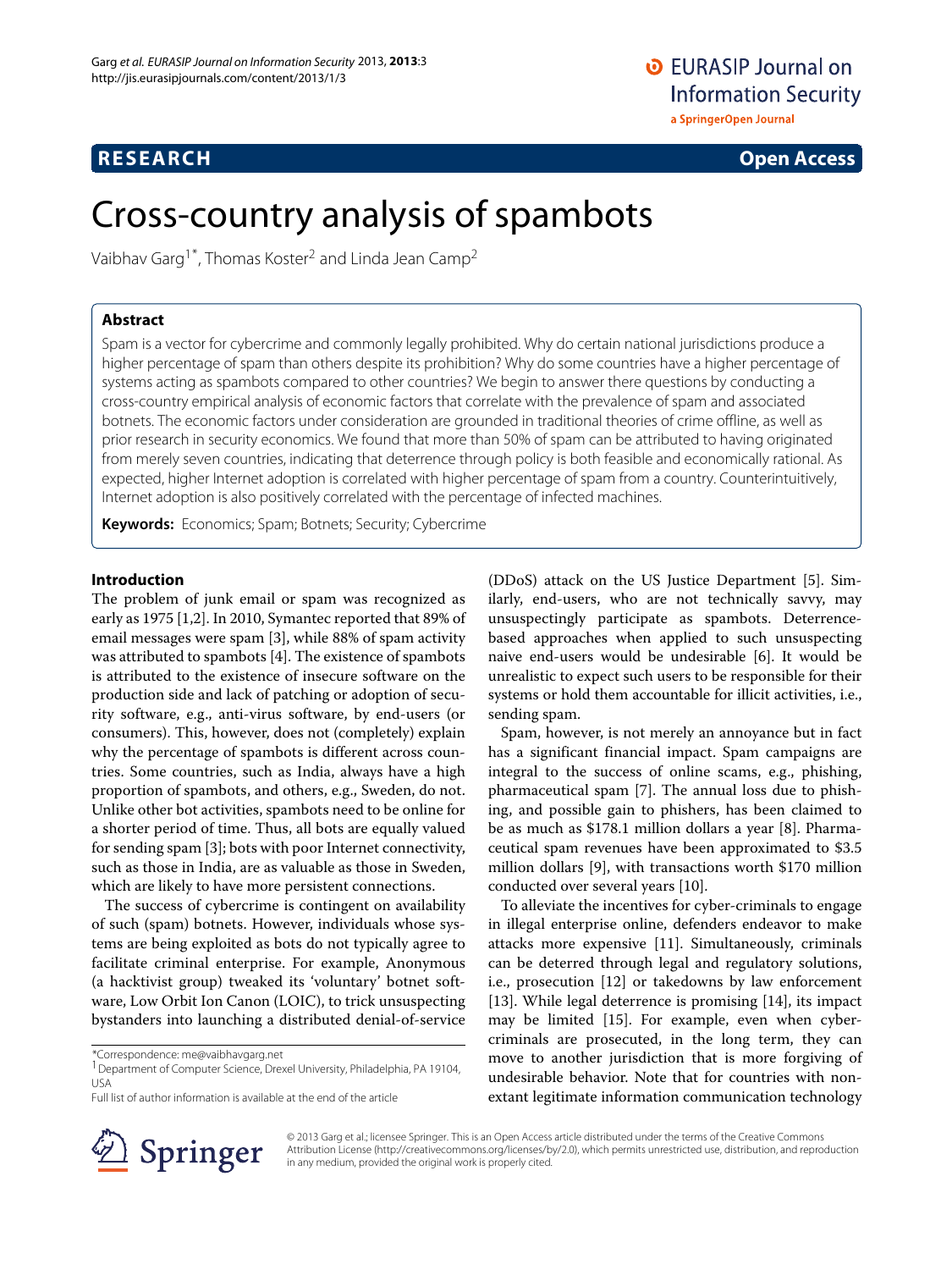(ICT) market, it may be economically rational to allow cybercrime to persist [\[16\]](#page-11-11). For example, in a country like Nigeria, 419 scams result in an increased inflow of capital which corresponds with improved (local) social welfare [\[17\]](#page-11-12).

Current regulatory solutions have been prosecution based. Laws such as the graduated response or the three strikes law [\[18\]](#page-11-13) have tried to hold individuals accountable for their systems security [\[19\]](#page-11-14). Simultaneously, regulators have targeted the prosecution of cybercriminals and other punitive approaches such as takedowns. These punitive regulations are limited in their scope [\[16\]](#page-11-11), can lead to collateral damage [\[20\]](#page-11-15), and may be more expensive than the damages due to criminal activity [\[21\]](#page-11-16).

A third ancillary approach examines the economic indicators of macro behaviors (e.g., participation in botnets) rather than address the micro incentives to protect/attack individual systems [\[22\]](#page-11-17). (In fact, there are limited if any incentives for end-users from protect individual systems. From a rational economics perspective, it is better for an individual to free ride since the security of their system depends on the security investment of others [\[23\]](#page-11-18). Simultaneously, investment in security is a certain loss, while the loss associated with a security breach is uncertain. Behavioral economics argues that individuals will choose probable rather than certain losses, even when the expected value of the loss is equal [\[24\]](#page-11-19).) Thus, we need to examine why the percentage of spambots and associated spam differs on a macro level, i.e., across national jurisdictions.

Eeten et al. [\[25\]](#page-11-20), for example, found that the number of infected machines is driven primarily by the size of an internet service provider's (ISP's) user base. Our research is distinct is three ways. First, the unit of analysis is country rather than ISPs. Second, Eeten et al. exclusively examined countries that were members of Organization for Economic Co-operation and Development (OECD). Our focus is global rather than strictly European. Third, the data for independent variable used here is compiled from the World Bank database, which is free and publicly available. Simultaneously, it is not a one-time measure. Thus, it allows for future research to use the same factors, where the findings would not be an artifact of the measurement strategies for a specific variable. To the extent that measurement impinges the findings, their impact would be consistent across different studies.

We offer preliminary answers to two research questions. First, we investigated why certain countries send a higher total volume of spam than others. Second, we examined why some countries have a higher percentage of infected machines, i.e., spambots, to support spam. Answering these questions required that this work be theoretically grounded in traditional criminology as well as emergent literature on cybercrime economics. With this grounded,

we were able to explore the underlying country-level factors that appear to encourage spam and associated botnet infrastructure.

The practical applications for this research are in the guidance of infrastructure investment, and policy formulation. The cross-country analysis of economic variables that correlate with spam/spambots informs not only previously unexplored avenues for policy but also can illuminate the risks of some policies under consideration. (For example, a promising anti-cybercrime effort has been the German Anti-Botnet initiative [\[26\]](#page-11-21), which provides end-user technical support. However, it is possible that economic constraints prevent the end-user from implementing the recommendations provided, for example, the purchase of anti-virus software. Then, the success of German Anti-Botnet efforts would be contingent on software subsidies for low income markets in some jurisdictions.) This research can serve as a foundation to determine the potential for more widespread patch availability, i.e., a reduction in the number of systems acting as spambots and consequently overall reduction in spam.

#### **Background**

Spam requires users to spend a significant amount of time identifying legitimate emails from unsolicited ones. If the web is an attention span economy, then spam is mass theft [\[27](#page-11-22)[,28\]](#page-11-23). In addition to costs for the individual end-user, spam also impinges costs on the society as it is often a vector for cybercrime.

Spam has no easy fixes [\[29\]](#page-11-24). On the technical side, the effort has been to automate the process of separating spam from legitimate email. This has essentially become an escalating arms race between spammers and security professionals. Anti-spam technologies range from IP addressbased techniques [\[30\]](#page-11-25) to machine learning approaches [\[31](#page-11-26)[,32\]](#page-11-27). However, anti-spam efforts are often overcome by strategic innovations by spammers. For example, botnets have emerged as a response to IP blacklisting. Moore et al. [\[33\]](#page-11-28) investigated temporal correlation between phishing websites and spam campaigns. They found that fast flux attacks pose the greatest threat. While fast flux-based websites comprise only 3% of the hosts, they account 68% of the spam sent.

Spam, like other cybercrime activities, is profit driven [\[3](#page-10-2)[,34\]](#page-11-29). Thus, it is only (economically) rational to send spam when the cost of spamming is lower than the respective profits [\[35\]](#page-11-30). Moore et al. [\[34\]](#page-11-29) argue that unlike crime offline, cybercrime is committed by well-educated individuals who do not have comparable financial opportunities in local markets. They recommend public/private partnerships to share information, for example, regarding phishing websites, to facilitate faster take down. They also suggest that ISPs should be made liable for certain activities if due diligence is not observed. Kanich et al. note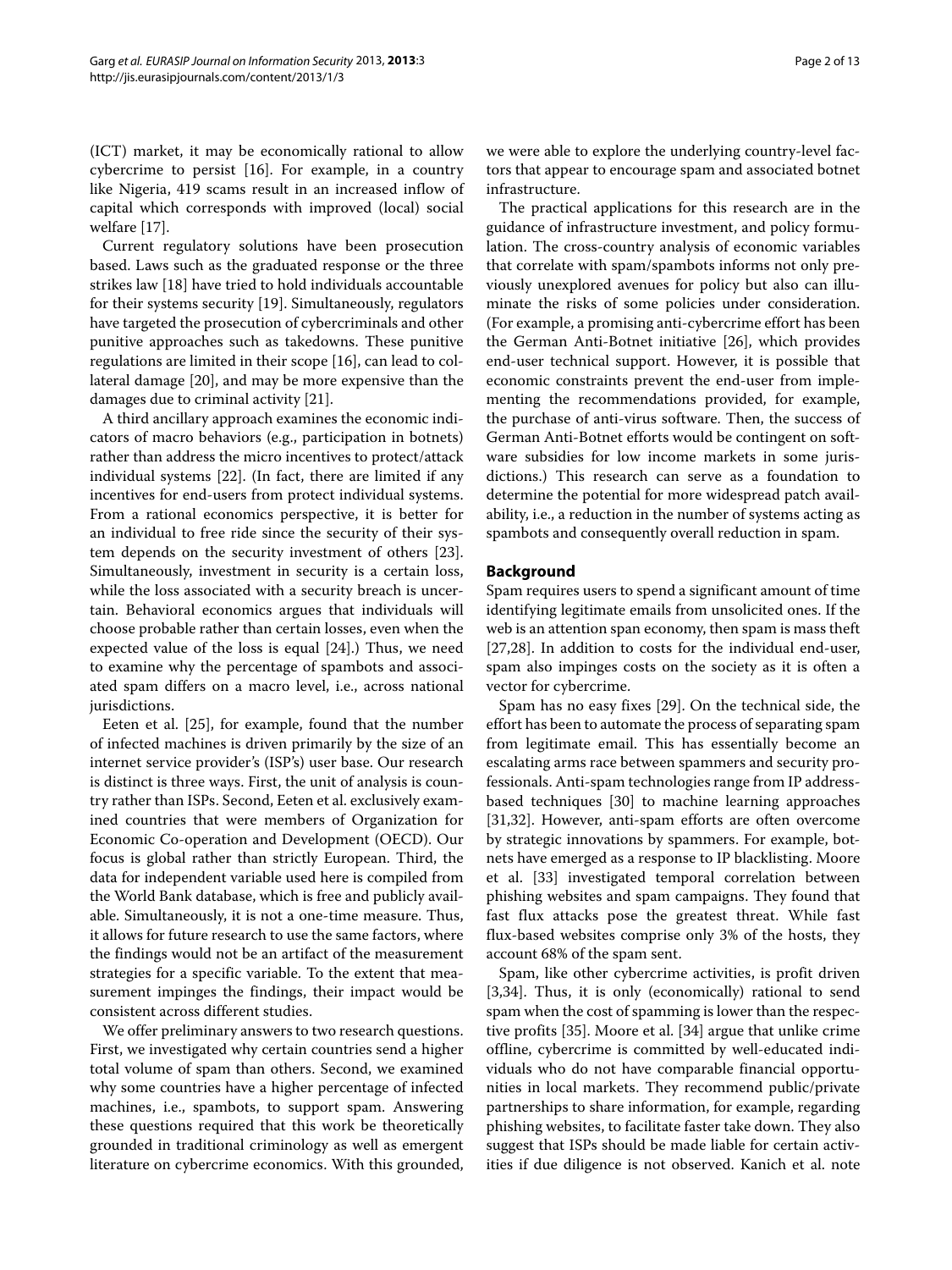that for stand alone retail spam to be profitable, the cost of sending spam should be 20 times cheaper than it currently is [\[9\]](#page-11-4). Alternatively, for spam to be profitable, it is must be vertically integrated with the associated scam architecture, i.e., the same individuals running the scam campaigns are also responsible for the associated spam. Economically efficient strategies for takedown are contingent on the analysis of these larger criminal networks as a whole [\[36\]](#page-11-31).

Given the low marginal revenue, spam is economically sensitive and susceptible to new defenses [\[37\]](#page-11-32). Recognizing this, researchers have investigated economic solutions to spam seeking, for example, to raise the cost of sending bulk unsolicited email [\[38\]](#page-11-33). For example, CAPTCHAs are used to make the sender prove that they are human. CAPTCHAs, however, can be overcome by using crowdsourced labor markets such as Amazon's Mechanical Turk [\[39\]](#page-11-34) and its more notorious counterpart Freelancer [\[40\]](#page-11-35). Some other techniques to increase the cost of bulk email include proof of work [\[41\]](#page-11-36) and greylisting [\[42\]](#page-11-37).

Current economic solutions to both spam in particular and cybercrime in general imagine the attackers to be *homo economicus*, are grounded in microeconomic investigations of individual stakeholder motivation and are thus informed by deterrence theory of crime. Complementary economic insights on a national level, both theoretical [\[16\]](#page-11-11) as well as empirical [\[43\]](#page-11-38), have been limited.

Garg et al. [\[16\]](#page-11-11) proposed an economic model of cybercrime building on the model of smuggling [\[44\]](#page-11-39). They assumed certain legitimate networked services to be the smuggled analogue to botnets, in that they both provide bandwidth and computation cycles. Thus, botnets were modeled as an instantiation of eSmuggling. They found that existing illegal markets can act as a prohibitive tariff suppressing the development of legal services. Surprisingly, they found that cybercrime can be welfare increasing in local jurisdictions skewing the incentives for local law enforcement to crack down on such activities, creating a local maximum that can perversely suppress the development of a legitimate market.

Osorio [\[43\]](#page-11-38) examined the economic factors that drove software copyright infringement. He concluded that copyright violations are a function of access and affordability, being explained by GDP per capita and availability of post sales software support in local markets. A deterrencebased solution to piracy then, such as Stop Online Piracy Act (SOPA) [\[45\]](#page-11-40), is potentially less effective than Netflix, which allows individuals to participate legitimately [\[46\]](#page-11-41).

Osorio considered a three-dimensional model [\[43\]](#page-11-38): (1) accessibility, (2) affordability, and (3) legal framework. Accessibility was operationalized as the ability of the software to fit local needs, presence of after sales support and corporate presence. Affordability was operationalized as gross domestic product (GDP) per capita. Legal framework was operationalized using the work of Easterly et al. [\[47\]](#page-11-42). GDP refers to the market value of all goods and services produced in a country. Osorio's paper empirically examined the theoretical assertions of prior research

[\[48](#page-11-43)[-50\]](#page-11-44). Osorio's model presumes voluntary participation in illicit activity. However, while this applies to illegal copies of software, this assumption is unlikely to hold for botnets. Facilitators of cybercrime are frequently naive end-users, whose systems have been hijacked, often to support activities of which they do not approve [\[5\]](#page-11-0). While these cybercrime activities such as spam and phishing campaigns are short lived, the same is not true for the infrastructure, such as botnets, that supports these activities. What factors facilitate the presence of spambots and associated spam in a country? In this paper, we begin to answer this question by a cross-country examination of the underlying economic variables. We discuss data and methodology in the section immediately following.

### **Methodology**

In this paper, we conduct a cross-country empirical analysis of the economic factors that correlate with and appear to encourage the percentage of spam and associated bots. We implement an ordinary least squared (OLS)-based linear regression analysis, using independent variables that are grounded in traditional theories of crime offline [\[51\]](#page-12-0) as well as prior research in economics of cybercrime [\[43\]](#page-11-38). We consider two dependent variables. First, we investigate the total amount of spam originating from a country as a percentage of total amount of spam received. Second, we examine the number of infected systems in a country as a percentage of total number of spambots.

#### **Independent variables**

The independent variables under consideration are grounded in traditional theories of crime offline, specifically: (1) routine activity theory, (2) economic deprivation theory, and (3) social support/altruism theory. These variables have all been operationalized using the publicly available data from the World Bank. The World Bank database provides a consistent measure of country-level economic variables. To the extent that there are measurement errors, the mistakes should be unbiased, evenly distributed, and thus not effect final results (i.e., noise). This database is widely used in economic research [\[52\]](#page-12-1). Table [1](#page-3-0) lists all the independent variables along with the corresponding year.

*Routine activity theory* of crime considers crime to be a function of motivated offenders<sup>a</sup>, available targets, and absence of guardianship [\[53\]](#page-12-2). For spambots, available targets are the vulnerable systems which could be exploited as spambots. A larger population of Internet users creates more potentially vulnerable machines. Thus,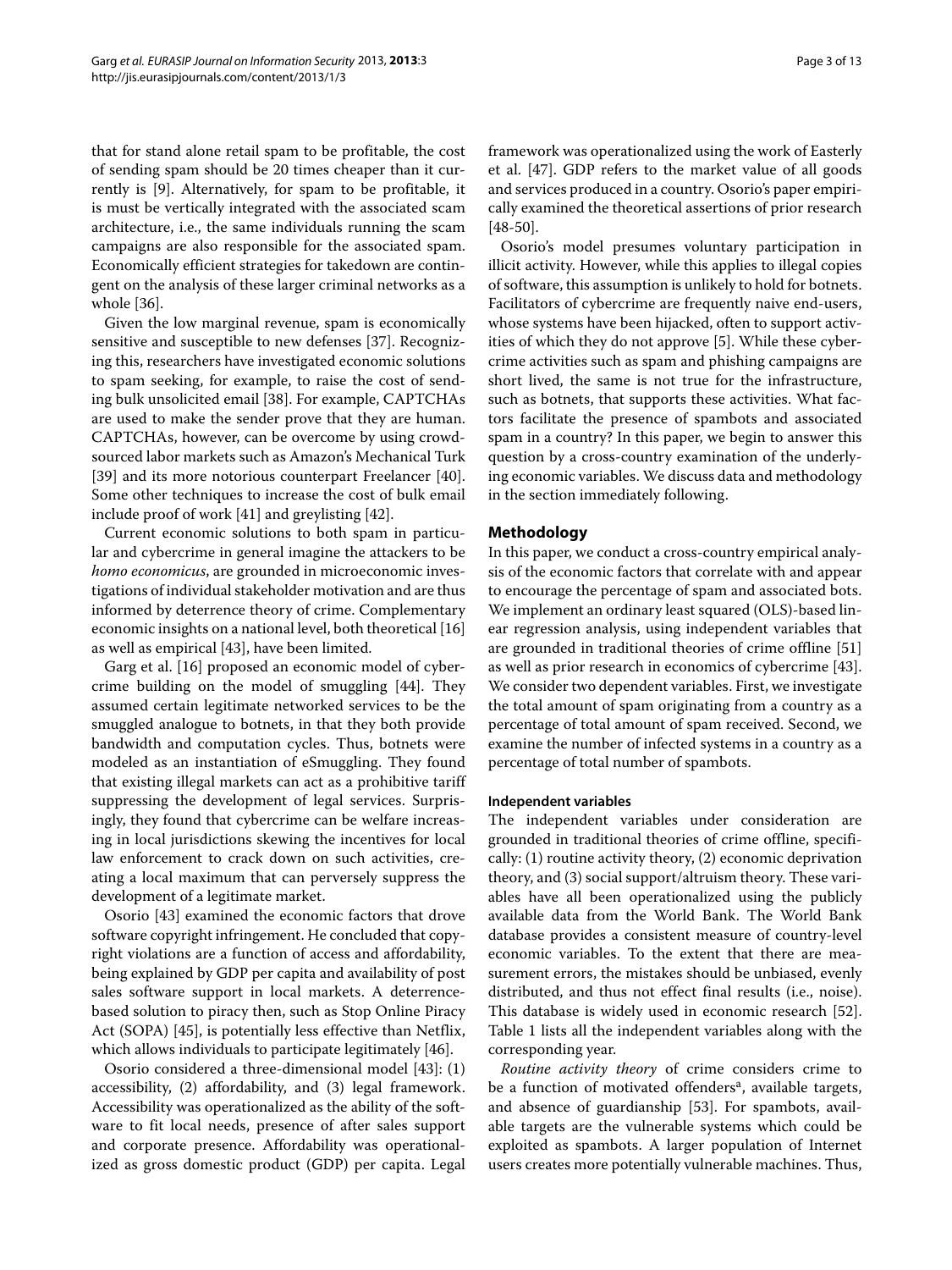#### <span id="page-3-0"></span>**Table 1 Five-dimensional regression model**

| <b>Model variables</b>                       | <b>Description</b>                                  | Year |
|----------------------------------------------|-----------------------------------------------------|------|
| Availability (AVA)                           | Fixed broadband subscribers                         | 2010 |
|                                              | Fixed broadband subscribers<br>(per100 people)      | 2010 |
|                                              | Internet users (per 100 people)                     | 2010 |
| Security of ICT infras-<br>tructure (SEC)    | Secure internet servers                             | 2010 |
|                                              | Secure internet servers<br>(per one million people) | 2010 |
| Fronomic resources<br>or affordability (ECO) | GDP per capita                                      | 2010 |
|                                              | GDP per capita by PPP                               | 2010 |
| Governance or legal<br>framework (LEG)       | Government effectiveness                            | 2010 |
|                                              | Regulatory quality                                  | 2010 |
|                                              | Rule of law                                         | 2010 |
|                                              | Control of corruption                               | 2010 |
| Security skills or<br>education (EDU)        | Computer, comm., and other<br>services (% imports)  | 2010 |
|                                              | Computer, comm., and other<br>services (% exports)  | 2010 |

we consider the number of Internet users and the number of fixed broadband subscribers. (We use both Internet users and fixed Internet broadband subscribers to account for the difference in resources. For example, broadband subscribers are likely to have higher bandwidth than those that use dial up modem. Simultaneously, broadband subscribers would likely be online more often.) To account for the differences in the proportion of population online, we also included measures of the number of fixed Internet broadband subscribers and Internet users per 100 people in the analysis.

Further, we consider the security of the existing ICT infrastructure, as a variable that measures guardianship. This is operationalized as the number of secure Internet servers (SIS) and SIS per million people. Secure Internet servers is defined by the World Bank as 'servers using encryption technology in Internet transactions<sup>b</sup>.'

The resilience of the associated infrastructure has been shown to impinge the volume of spam and the percentage of infected systems [\[54\]](#page-12-3). (To account for the difference in population, we also consider the number of secure Internet servers per one million people.) Admittedly, this term is vaguely defined. However, it does allow a uniform, consistently available measure that is likely to be repeated over time by the World Bank. This will allow other researchers to reproduce our work and conduct broader empirical examinations of Internet readiness, cybercrime, etc. A more perfect one-time measurement is almost certainly possible, but it would prevent this

work from being subject to replication or later repetition and as such be less of a contribution to the science of cybersecurity.

*Economic deprivation theory* of crime argues that individual participation in crime may be driven by absolute [\[55\]](#page-12-4) or relative economic deprivation [\[56\]](#page-12-5). The lack of economic resources limits the ability of the individual to participate legally in the market. For example, individuals with limited resources may not be able to pay for licensed copies of software, thereby (often) blocking their access to timely security updates and software patches. Alternatively, limited resources would impinge the end-users' ability to purchase protection services such as anti-virus, making them more vulnerable. Thus, we consider GDP per capita and GDP per capita by purchasing power parity (PPP). Given that GDP is used as a measure of economic resources available to a nation, GDP per capita corresponds to the absolute deprivation of the individual in the country while GDP per capita by PPP indicates the relative deprivation with respect to other countries. Economic deprivation is similar to affordability under Osorio's [\[43\]](#page-11-38) framework.

The impact of resource deprivation can be alleviated by *social support and altruism* [\[57\]](#page-12-6). *Social support* is provided by the government by conditions conducive to adoption of security technologies, for example, through direct and indirect subsidies. An example of a indirect security subsidy is the German Anti-Botnet initiative [\[26\]](#page-11-21), where offending system owners are informed of malware on their systems as well as advised on how to address the infection. A direct subsidy can be in the form of NSA secure linux in the USA, whereby individuals have a clear signal in the market for secure software as well as free access to it.

Then, better governance should lead to more mature local ICT markets, providing better and cheaper access to ICT technologies and creating an indirect subsidy for the end-user. We operationalize social support using a subset of World Governance Indicators (WGI) [\[58\]](#page-12-7): (1) government effectiveness, (2) regulatory quality, (3) rule of law, and (4) control of corruption, i.e., perception of corruption within a country. Government effectiveness measures the perceived quality of public services, quality of civil service, and the degree to which it is independent from political manipulation, the quality of policy formulation and implementation, and the perceived credibility of the government to commit to said policies. Regulatory quality quantifies the perceived ability of the government toward sound policy and the degree to which regulations formulation and implementation encourage private sector development. Rule of law indicates the degree to which the legal framework is implemented. The legal framework can also be thwarted by corruption or perceptions thereof. Control of corruption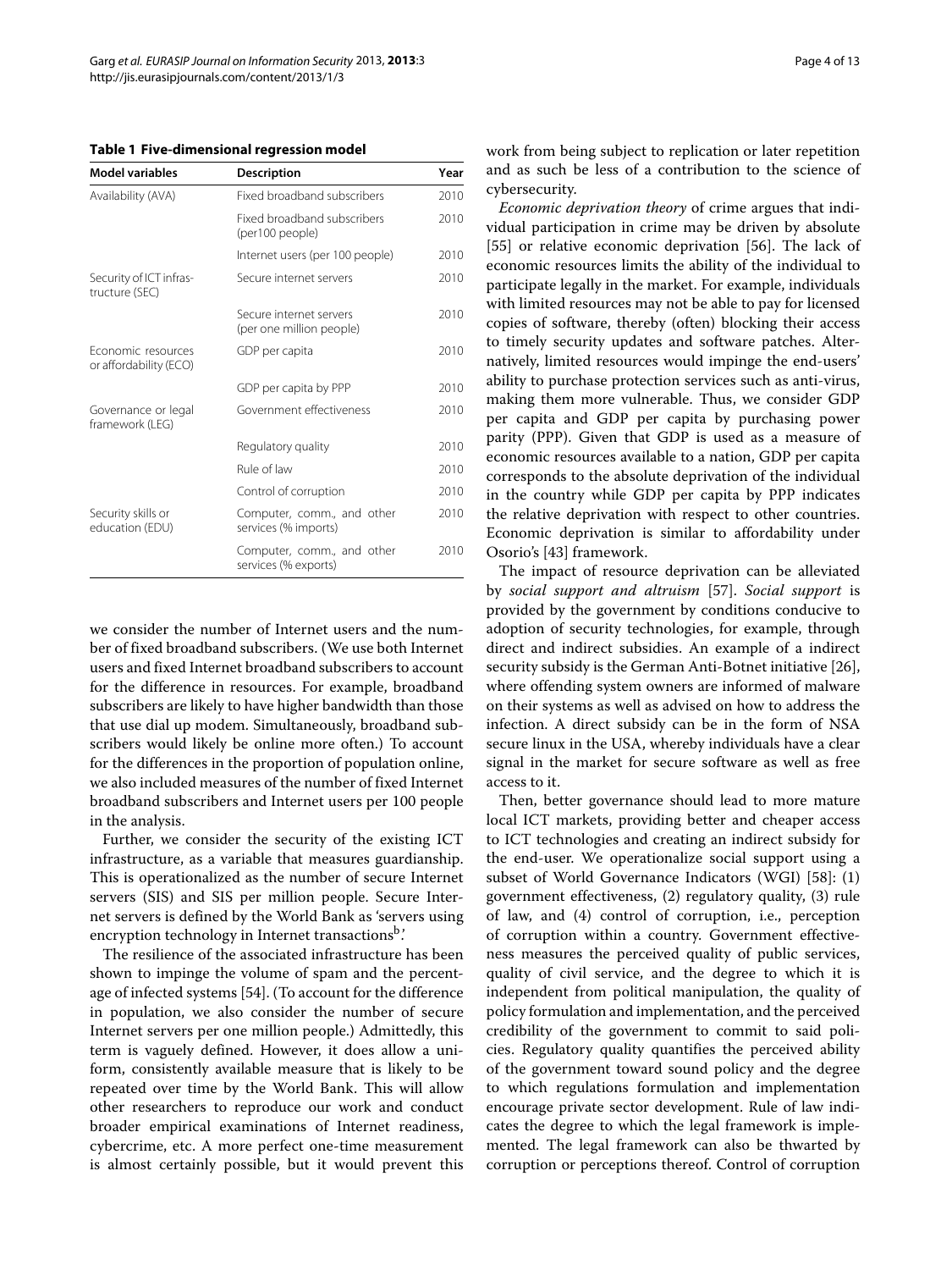measures perceptions of corruption, where corruption is defined as misuse of public power for private gain. Governance is similar to legal framework under Osorio's [\[43\]](#page-11-38) framework.

In addition to social support through public bodies, we also consider *altruism* through private bodies. A developed ICT market should be more invested in protecting its resources. For example, it may be cheaper for the ISPs to proactively protect their networks than provide customer support related to security issues [\[59\]](#page-12-8). It would then be rational for ISPs to invest in detection of malware on their networks and actively engage users to clean their machines.

Simultaneously, a bigger ICT market, for example, would result in a larger number of staff personnel who have been trained in basic security practices to address the information security needs of that organization. This information would be relevant when the end-user is using their home machines as well as those at work. Some companies in fact provide access to anti-virus software for home computers as employees often take work home. Thus, we consider the size of the ICT market as a proxy for private altruism. This is operationalized by considering the percentage export and import of computer, communications, and other services. Thus, this variable is used as a proxy to the technical security skills available to the market as a whole<sup>c</sup>.

#### **Datasets**

Recall we had two research questions. Why do certain national jurisdictions produce a higher percentage of spam than other? Why do some countries have a higher percentage of systems acting as spambots than others? Consequently, we examine two dependent variables and two datasets.

The first dependent variable corresponds to the number of spam emails that appear to originate from a specific geographic location. The data for this variable was procured from an academic source, i.e., computer science servers of Indiana University, Bloomington (in the USA). These servers are primarily used by faculty and staff in computer science. The strategy behind the data collection has been detailed in the Appendix along with the assumptions.

The second dependent variable corresponds to the percentage of infected systems acting as spambots in individual countries. The data corresponding to this variable was obtained from Microsoft's Security Intelligence Report 2011 (Volume 11) [\[60\]](#page-12-9). The spambot data is generated by Microsoft's Forefront Online Protection for Exchange (FOPE), which uses a two-stage filter. The first uses a reputation-based filtering at the network edge. The second uses content-based rules and detects issues such as malicious email attachments. The report provides data for

the first and the second quarters of 2011. The list is limited to the top 80 countries that host at least 0.1% of the IP addresses used by spambots.

Clearly, we cannot assert if spambot data does or does not represent botnet owners and controllers. However, our research only examines why spambots occur more frequently in certain countries than others. We do not address if command and control centers for such botnets are also endemic to national jurisdictions with specific economic properties. As the focus here is upon the involuntary participation, the issue of botnet control is orthogonal.

#### **Data analysis**

We examine two regression Equations [1](#page-4-0) and [2,](#page-4-1) which correspond to the two research questions. For Equation [1,](#page-4-0) N1 refers to the amount of spam in different countries as a percentage of the total spam volume. The data for dependent variable in this equation is that from Indiana University (Bloomington). For Equation [2,](#page-4-1) N2 refers to the percentage of infected machines that act as spambots in distinct national jurisdictions. The data for N2 is that from Microsoft. Both Equations [1](#page-4-0) and [2](#page-4-1) were evaluated using OLS regression, and thus were examined for the underlying assumptions of (the absence) of multicollinearity and heteroskedasticity.

<span id="page-4-0"></span>
$$
N1 = \epsilon_1 + \beta_{11} * AVA + \beta_{12} * SEC + \beta_{13} * ECO + \beta_{14} * LEG + \beta_{15} * EDU
$$
 (1)

<span id="page-4-1"></span>
$$
N2 = \epsilon_2 + \beta_{21} * AVA + \beta_{22} * SEC + \beta_{23} * ECO + \beta_{24} * LEG + \beta_{25} * EDU
$$
 (2)

We began by calculating the variance inflation factor (VIF) to discover and address the presence of multicollinearity in the regression model<sup>d</sup>. The four aspects of WGI were significantly collinear, i.e., VIF*>*5. Thus, we combined the four governance factors into one by adding all four and called it WGI. Similarly, GDP per capita as well as GDP per capita by PPP were also significantly collinear, i.e., VIF*>*5. We excluded GDP per capita, while GDP per capita by PPP was retained as an indicator of relative deprivation. Number of fixed broadband Internet subscribers was significantly collinear with the number of Internet users, i.e., VIF*>*5. Since number of fixed broadband Internet subscribers had less number of missing values, we retained it variable in the model instead of the number of Internet users. For the remaining model VIF values did not indicate strong multicollinearity, i.e., VIF*<*5.

We also examined the model for heteroskedasticity<sup>e</sup>. We plotted the residuals for the model as a histogram. We also computed the Shapiro test to examine whether the residuals were normally distributed. For Equation [1,](#page-4-0) the *p* value for the test was much less than 0.001, i.e., the evidence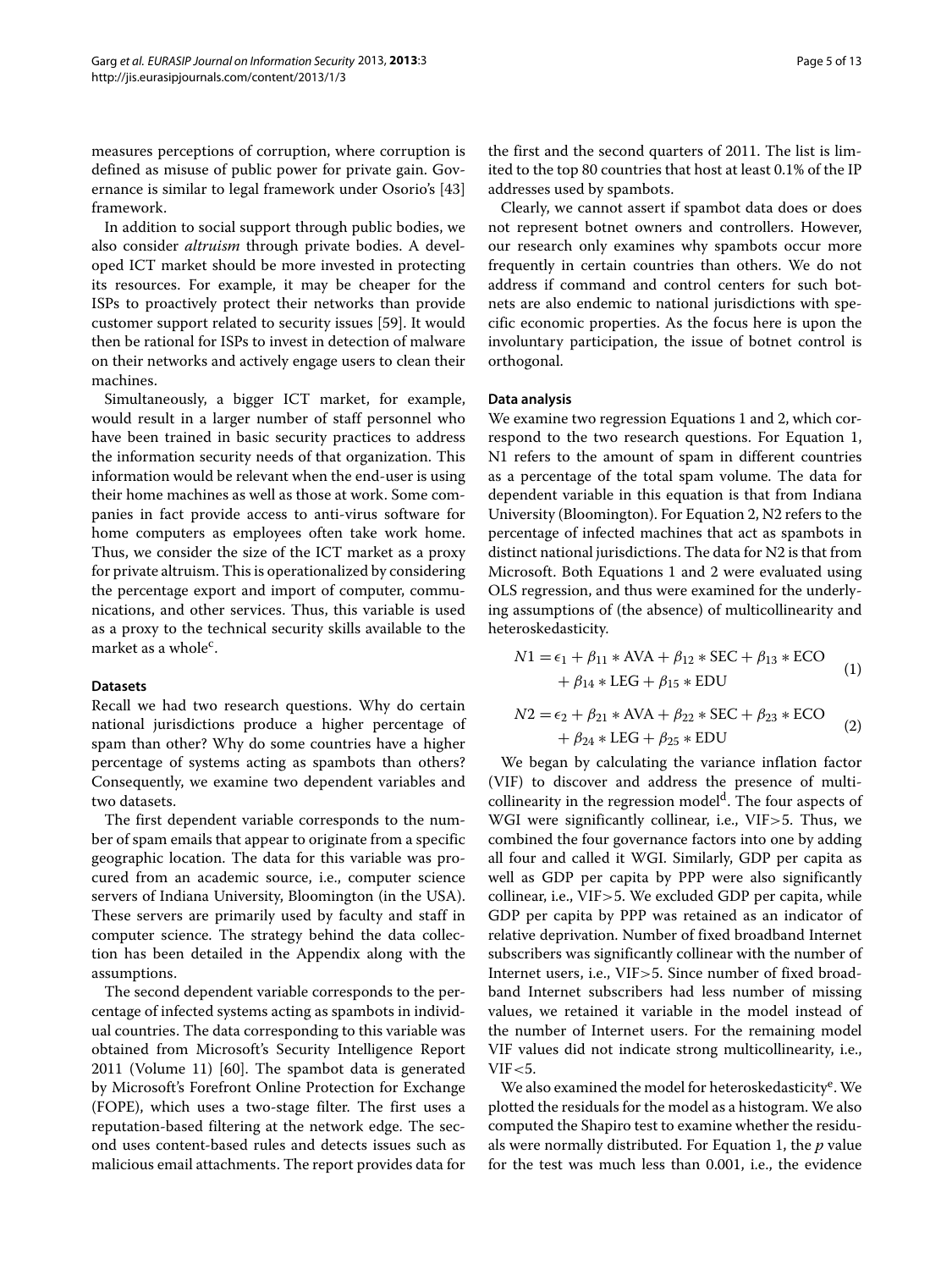indicates heteroskedasticity. For Equation [2,](#page-4-1) the *p* value was 0.715, i.e., the null hypothesis cannot be rejected or there is not enough evidence for heteroskedasticity. For the first model, we then used the White-Huber method to generate heteroskedasticity-corrected covariance matrices.

To facilitate the regression analyses, we transformed both the dependent and the independent variables. Some independent variables, e.g., GDP per capita by PPP, had a wide range and thus the regression will be dominated by the size effect. For such variables, we log transformed the data. Appropriate variables were identified by noticing the presence of outliers in the box plots. Independent variables log transformed were GDP per capita by PPP, number of fixed broadband Internet subscribers, secure Internet servers, and secure Internet servers (per million people).

Given that OLS regression is a parametric test, it makes additional assumptions regarding the dependent variable; specifically, OLS assumes that the dependent variable is continuous and normally distributed. Recall we had two dependent variables: (1) volume of spam and (2) percentage of spambots. The counts for spam volume were converted to percentages, i.e., we divided the amount of spam from a country by the total volume of spam (from all countries in this dataset). The corresponding histogram as well as the Shapiro test did not indicate that the data was normally distributed; *p* value for the Shapiro test was  $\approx 0$ . Simultaneously, the box plot indicated several outliers. Thus, this dependent variable was also log transformed.

The second dependent variable was the percentage of spambots within a country for different countries. The normality assumption was not satisfied, either by eyeballing the histogram, or by the Shapiro test; *p* value for the Shapiro test was *<<*0.001. The box plot again indicated several outliers. Thus, this dependent variable was log transformed.

### **Results**

Tables [2](#page-5-0) and [3](#page-5-1) presents the summary statistics for all the dependent and independent variables. The spam dataset from Indiana University (Bloomington) was highly correlated with the spambot dataset from Microsoft; cor = 0.87,  $p$  value  $<< 0.001$ ,  $n = 79$  (where  $n$  is the number of countries compared). The correlations between the dependent variables and independent variables is given in Table  $4^{\rm f}.$ OLS was applied to Equations [1](#page-4-0) and  $2<sup>g</sup>$ . The results are given in Tables [5](#page-6-1) and [6;](#page-6-2) the effective sample sizes were 117 and 69, respectively.

### **Discussion**

The relative volume of spam is highly skewed in its distribution. The top seven countries accounted for 51.53% of the total volume of spam received by Indiana University

#### **Table 2 Summary statistics: without transformation**

<span id="page-5-0"></span>

|                                                          | Mean      | <b>Standard</b><br>deviation |
|----------------------------------------------------------|-----------|------------------------------|
| Dependent variable                                       |           |                              |
| Indiana University*                                      | 38,510.0  | 106,352.2                    |
| Microsoft*                                               | 2.453     | 3.83                         |
| Independent variable                                     |           |                              |
| GDP per capita by PPP*                                   | 14.017.2  | 15,117.01                    |
| Fixed broadband Internet subscribers<br>$(FBIS)^*$       | 2,859,683 | 11,877,249                   |
| Fixed broadband Internet subscribers<br>(per 100 people) | 9.96      | 12.14                        |
| Internet users (per 100 people)                          | 35.47     | 28.00                        |
| Secure Internet servers*                                 | 5,560.237 | 34,338.54                    |
| Secure Internet servers (per one million<br>people)*     | 367.6445  | 1,151.99                     |
| Computer, comm., and other services<br>(% exports)       | 29.08     | 19.49                        |
| Computer, comm., and other services<br>(% imports)       | 30.81     | 16.18                        |
| World governance indicators (WGI)                        | 305.7658  | 158.0306                     |

Asterisk (\*) indicates that these variables have *not* been transformed.

(Bloomington), indicating that most of the offending bots are concentrated jurisdictionally; these seven countries were India, Russian Federation, USA, Vietnam, Indonesia, Brazil, and China, respectively, with India accounting for the largest volume of spam. Previous research noted this

#### **Table 3 Summary statistics**

<span id="page-5-1"></span>

|                                                          | Mean    | Standard<br>deviation |
|----------------------------------------------------------|---------|-----------------------|
| Dependent Variable                                       |         |                       |
| Indiana University*                                      | $-3.29$ | 2.76                  |
| Microsoft*                                               | 2.45    | 3.83                  |
| Independent Variable                                     |         |                       |
| GDP per capita by PPP*                                   | 8.90    | 1.25                  |
| Fixed broadband Internet subscribers<br>$(FBIS)^*$       | 11.45   | 3.14                  |
| Fixed broadband Internet subscribers<br>(per 100 people) | 9.96    | 12.14                 |
| Internet users (per 100 people)                          | 35.47   | 28.00                 |
| Secure Internet servers*                                 | 4.62    | 2.84                  |
| Secure Internet servers (per one million<br>people)*     | 3.09    | 2.90                  |
| Computer, comm., and other services<br>(% exports)       | 29.08   | 19.49                 |
| Computer, comm., and other services<br>(% imports)       | 30.81   | 16.18                 |
| World governance indicators (WGI)                        | 205.06  | 111.38                |

Asterisk (\*) indicates that these variables have been transformed as described in the text.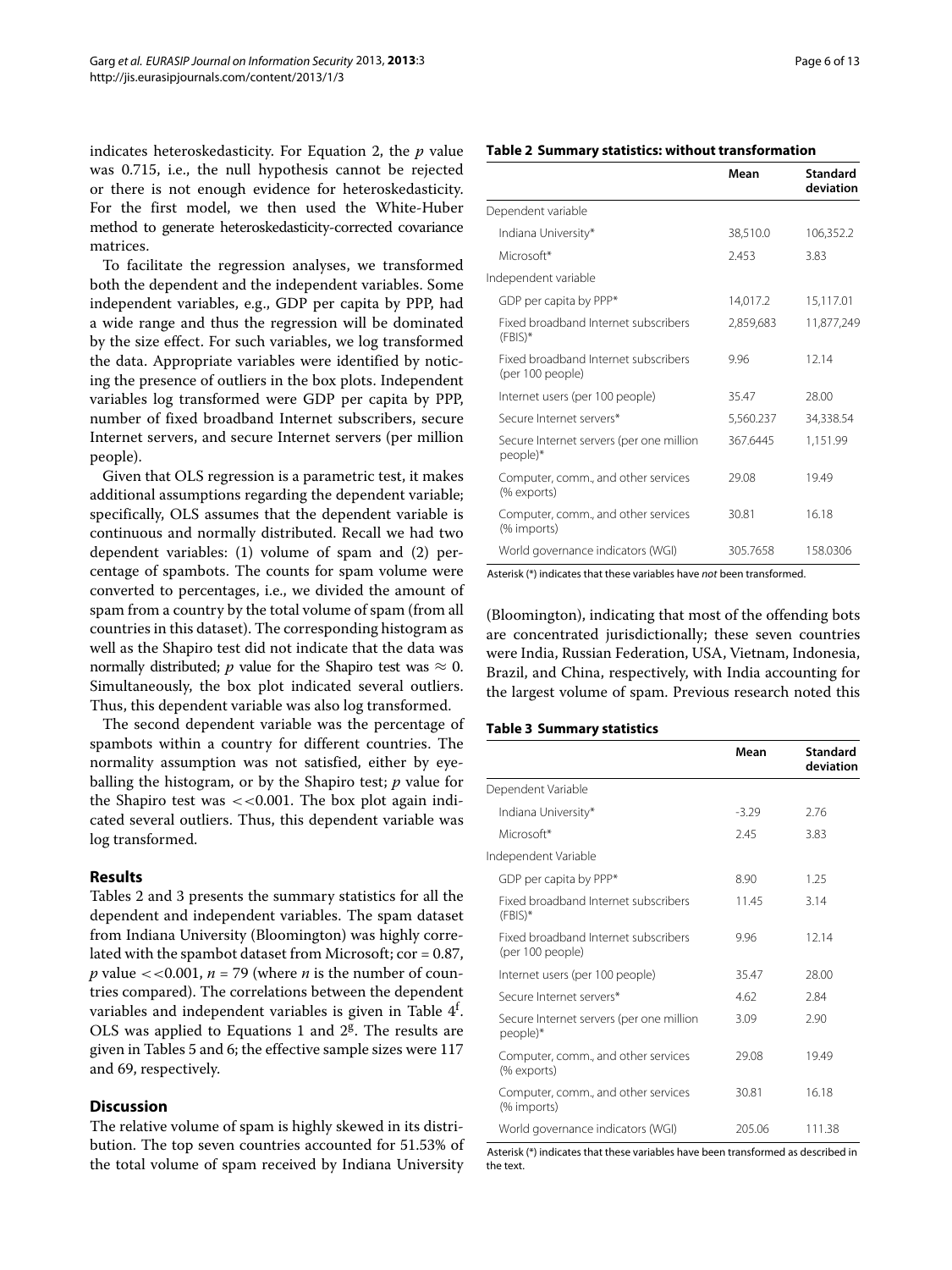<span id="page-6-0"></span>**Table 4 Correlations between spam/spambots and economic factors**

| Economic variable                                        | Indiana<br><b>University</b><br>(n) | Microsoft (n)  |
|----------------------------------------------------------|-------------------------------------|----------------|
| GDP per capita by PPP                                    | $0.46***(145)$                      | 0.15(75)       |
| Fixed broadband Internet subscribers<br>(FBIS)           | $0.84***$ (164)                     | $0.68***(77)$  |
| Fixed broadband Internet subscribers<br>(per 100 people) | $0.39***$ (164)                     | 0.17(77)       |
| Internet users (per 100 people)                          | $0.43***$ (156)                     | 0.12(77)       |
| Secure Internet servers                                  | $0.74***$ (172)                     | $0.46***$ (78) |
| Secure Internet servers (per one<br>million people)      | $0.23**$ (172)                      | 0.08(78)       |
| Computer, comm, and other services<br>(% exports)        | $0.29***$ (141)                     | $0.29*(73)$    |
| Computer, comm, and other services<br>(% imports)        | $0.28***(141)$                      | $0.27*(73)$    |
| World governance indicators (WGI)                        | $0.29***$ (168)                     | 0.08(79)       |
| $Cianificationed$ $(2.2001)(2.2001)$ $(2.2001)(2.2001)$  |                                     |                |

Significant codes: '\*\*\*' *<*0.001, '\*\*' *<*0.01, '\*' *<*0.05.

concentration even for ISPs, i.e., most of the spambots are concentrated to the handful of ISPs. Simultaneously, such ISPs were popular, well established, and thus potentially susceptible to regulatory pressure. Given that most spam is concentrated in a handful of countries, regulatory solutions to spam then appears to be a tangible and tractable option; only a small subset of countries would need to agree to regulate an admittedly larger but still a relatively malleable set of ISPs.

**Table 5 OLS regression model: Indiana University [Spam]**

<span id="page-6-1"></span>

| Linear regression                                        | <b>Estimate</b> | <b>Standard</b><br>error | Pr(>  t )                  |
|----------------------------------------------------------|-----------------|--------------------------|----------------------------|
| (Intercept)                                              | $-11.657$       | 2.622                    | $\approx$ 0 <sup>***</sup> |
| GDP per capita by PPP                                    | 0.059           | 0.403                    | 0.883                      |
| Fixed broadband Internet<br>subscribers                  | 0.705           | 0.172                    | $\approx$ 0 <sup>***</sup> |
| Fixed broadband Internet<br>subscribers (per 100 people) | $-0.051$        | 0.033                    | 0.123                      |
| Internet users (per 100 people)                          | 0.002           | 0.016                    | 0.918                      |
| Secure Internet servers                                  | 0.242           | 0.212                    | 0.257                      |
| Secure Internet servers<br>(per one million people)      | 0.208           | 0.161                    | 0.201                      |
| Computer, comm., and other<br>services (% exports)       | $-0.002$        | 0.010                    | 0.835                      |
| Computer, comm., and other<br>services (% imports)       | $-0.006$        | 0.014                    | 0.658                      |
| World governance indicators<br>(WGI)                     | $-0.007$        | 0.003                    | $0.0137*$                  |

Significant codes: '\*\*\*' *<*0.001, '\*\*' *<*0.01, '\*' *<*0.05; residual standard error, 1.327 on 108 degrees of freedom; multiple R-squared, 0.7649; adjusted R-squared, 0.7453; F-statistic, 39.03 on 9 and 108 DF; *p* value, *<*2.2e-16.

#### <span id="page-6-2"></span>**Table 6 OLS regression model: Microsoft [Spambots]**

| Linear regression                                        | <b>Estimate</b> | Standard<br>error | Pr(>  t ) |
|----------------------------------------------------------|-----------------|-------------------|-----------|
| (Intercept)                                              | $-4.057$        | 2.592             | 0.123     |
| GDP per capita by PPP                                    | $-0.133$        | 0.392             | 0.736     |
| Fixed broadband Internet<br>subscribers                  | 0.255           | 0.125             | $0.046*$  |
| Fixed broadband Internet<br>subscribers (per 100 people) | $-0.019$        | 0.025             | 0.469     |
| Internet users (per 100 people)                          | $-0.016$        | 0.013             | 0.210     |
| Secure Internet servers                                  | 0.388           | 0.146             | $0.010*$  |
| Secure Internet servers<br>(per one million people)      | $-0.011$        | 0.198             | 0.954     |
| Computer, comm., and other<br>services (% exports)       | 0.002           | 0.008             | 0.742     |
| Computer, comm., and other<br>services (% imports)       | 0.018           | 0.010             | 0.062     |
| World governance indicators<br>(WGI)                     | $-0.002$        | 0.002             | 0.295     |

Significant codes: '\*\*\*' *<*0.001, '\*\*'*<* 0.01, '\*' *<*0.05; residual standard error, 0.8288 on 60 degrees of freedom; multiple R-squared, 0.6057; adjusted R-squared, 0.5466; F-statistic, 10.24 on 9 and 60 DF; *p* value, 2.284e-09.

Overall the evidence in the paper indicates that the prevalence of both spam and spambots is best explained by routine activity theory of crime [\[53\]](#page-12-2), which considers crime as a function of motivated offenders, available targets, and lack of guardianship. We tested two of these variables, i.e., available targets and guardianship, both of which were important in predicting the volume of spam; the third variable, motivated offenders, is not relevant online as all targets can be considered proximal and thus appropriate for infection<sup>h</sup>. Unlike crime offline, spam and spambots appear to increase with the availability of guardianship. Therefore, previous policy prescriptions grounded in routine activity theory may not be directly applicable online. However, the exploration and translation of such prescriptions from offline to online does suggest a first step in providing potential solutions that can complement regulatory efforts grounded in deterrence.

#### **Availability**

We find that all measures of availability, number of users connecting to the Internet, were directly and statistically significantly correlated with the total volume of spam (Table [4\)](#page-6-0). Intuitively, as the number of users increases, so would the number of individual systems and email accounts that can then be used to send out spam. Relative volume of spam is driven by the number of fixed broadband Internet subscribers from a country, as it is the only measure of availability that is statistically significant in the regression analysis (Table [5\)](#page-6-1). In previous research, Eeten et al. [\[25\]](#page-11-20) similarly noted that the total volume of spam from an ISP was driven by the size of its user base.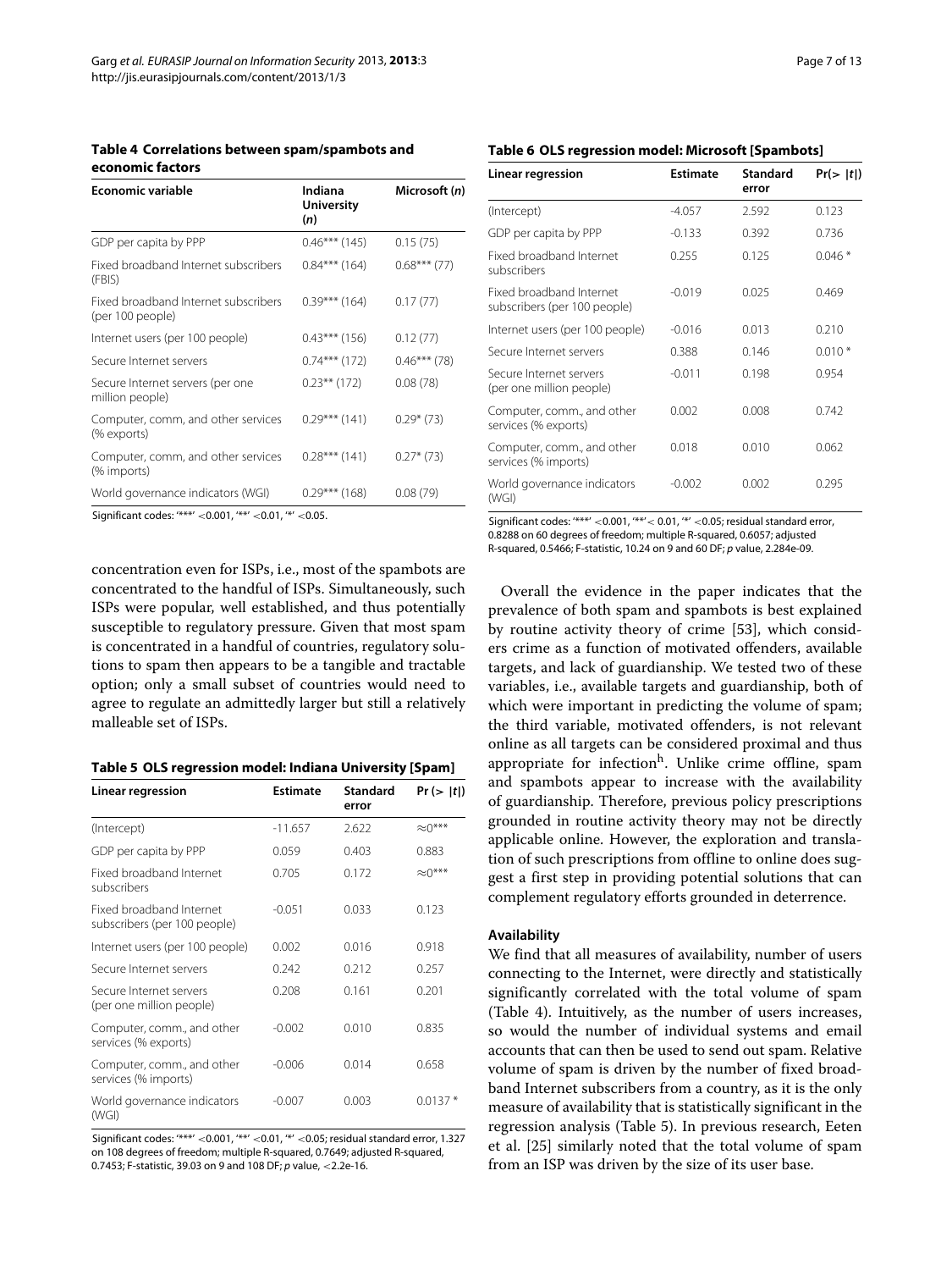The percentage of systems acting as spambots in a country is, however, not statistically correlated with all measures of availability. In fact, only the total number of fixed broadband Internet subscribers (FBIS) was statistically correlated with the percentage of spambots (Table [4\)](#page-6-0). FBIS was also the only statistically significant measure of availability in the regression model (Table [6\)](#page-6-2). This indicates that higher adoption may lead to higher percentage of spambots. This is contrary to previous work by Eeten et al. [\[25\]](#page-11-20), who found that while bigger ISPs might do worse in total volume of spam, they perform marginally better in terms of percentages. ISPs and national economies may then differ in this respect. Alternatively, the difference might be an artifact of the countries under analysis; Eeten et al. [\[25\]](#page-11-20) concentrated on OECD countries.

There are several potential explanations for why Internet adoption may increase the percentage of spambots. The foremost and simplest explanation is that increased Internet adoption may simply mean more number of people clicking on links and navigating to different websites, increasing their risk exposure. Then, higher Internet adoption would not just indicate more spambots and spam, but also more malware infections and bots in general. This explanation can be tested by examining the correlations between measures of availability and malware-infected machines and zombies in future studies using other datasets. In concurrent work, we find evidence that suggests that this hypothesis may not be accurate, as number of malware infected machines was negatively correlated with FBIS [\[61\]](#page-12-10).

A second explanation is that early adopters are typically those who are interested in new technologies, are more technically literate, and have higher education and income. They would be more aware of security risks and more capable of risk mitigation. However, as Internet adoption progresses, systems would be available less informed and economically constrained individuals who would then be limited in their incentives and ability to protect their systems. This explanation is contingent on two variables: education and income (which is highly correlated with education [\[62\]](#page-12-11)). Education can be examined by using country-level measures of individual literacy rates as well as community-based measures, such as public spending on education. Correspondingly, there would be distinct policy implications<sup>i</sup>.

A third potential but tenuous hypothesis may be that when Internet adoption is low, those that adopt technologies are more homogenous. To the extent that security awareness and corresponding mitigation strategies are contingent on stories exchanged in communities [\[63\]](#page-12-12), the exposure of a homogenous community would be lower. While it is difficult to test this relationship on a country level, it may be possible by looking at indicators of income inequality, e.g., GINI index.

A fourth possibility is the higher penetration allows faster spread of infections as epidemiological models are driven by concentrations [\[54\]](#page-12-3). However, there is limited evidence for this. None of the measures for concentration, e.g., Internet users per 100 people, were correlated with the percentage of spambots in a country. However, it is difficult to access the epidemiological impact of malware spread as this is a static model with static independent variables. It may be better to consider the rate of change in the number of Internet users for individual countries. The optimal solution would be to conduct a time series analysis on historical spam data. Such data is, however, not currently available to the researchers.

#### **Guardianship**

Security (or guardianship), i.e., secure Internet server (SIS), was directly correlated with both the relative volume of spam from a country as well as the percentage of spambots in individual countries (Table [4\)](#page-6-0). These correlations were statistically significant. However, SIS was not significant in the regression model for the relative volume for spam (Table [5\)](#page-6-1). It may be that the relationship between SIS and relative volumes of spam is not linear as Spearman's coefficient indicates both linear and nonlinear correlations. SIS was, however, significant in explaining the percentage of spambots in individual countries (Table [6\)](#page-6-2).

A first explanation for this is that as the number of users in the local market increases, the number of SIS would consequently have to increase. Thus, more SIS is simply an indicator of Internet adoption. As noted earlier in this section, Internet adoption may lead to more infections. Thus, as the Internet grows not only does the volume of spam increases so does the percentage of spambots. It could be argued that SIS do not need to be jurisdictionally co-located with their target market. However, given that SIS is highly correlated with all measures of availability (*p* value *<<*0.001), this hypothesis has limited support.

A second explanation then could be that the security of the SIS itself is broken. Personnel in charge may simply be following 'best practices' to secure such servers, which is security often means 'common practices' rather than indicate a measure of quality. It may then be that due to inadequate security, these servers may themselves have become vector for spambot-related malware infections. From a rational choice perspective, trusted systems would attract more attacks as the return on investment would be higher. Problems with SSL implementations are well documented [\[64\]](#page-12-13); this could easily extend to other encryption implementations on such servers. However, concurrent research indicates that more SIS do not lead to higher rate of malware infections in general [\[61\]](#page-12-10). Thus, this hypothesis currently does not have support.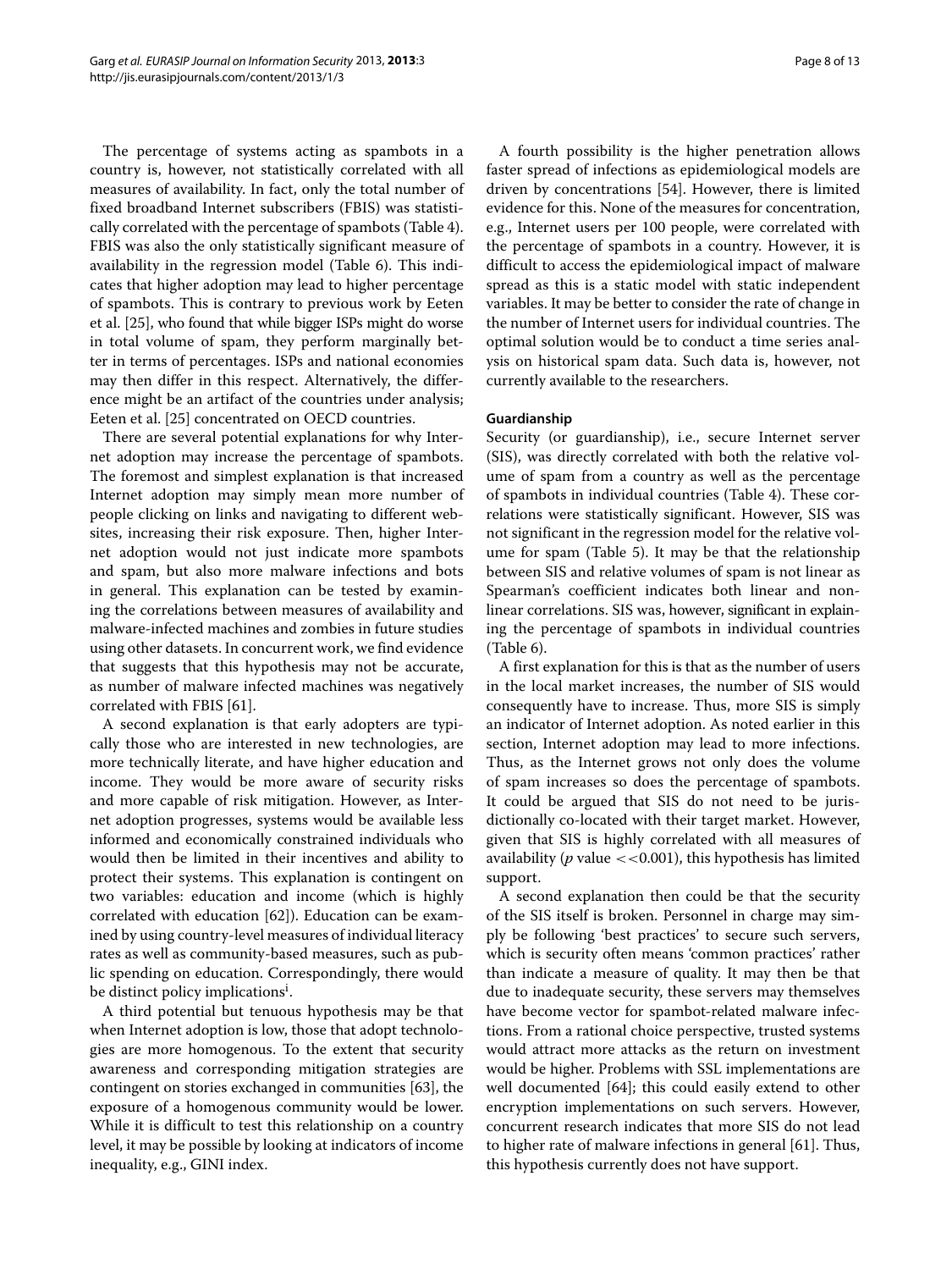#### **Economic deprivation**

The sole indicator of economic resources, i.e., GDP per capita by PPP, was directly and significantly correlated with the relative volume of spam. However, the correlation with percentage of spambots was not significant. GDP per capita by PPP was also not significant in either of the regression models. Overall, there seems to be limited evidence for the influence of economic resources on prevalence or spam or associated botnets. The evidence that is available indicates a positive relationship; both the correlations are positive and so are the signs for the estimates in both regression models. This is counterintuitive based on previous research. To the extent that economic resources constrain individual ability to purchase legal copies of software [\[43\]](#page-11-38), higher rates of software piracy should be positively correlated with spam [\[25\]](#page-11-20). Similarly, if limited expendable income impinges, the individual ability to purchase security technologies, e.g., anti-virus software, higher GDP per capita by PPP should also lower spam and spambots.

There are two possible explanations for this counterintuitive observation. The simplest explanation is that to the extent that economic resources impact Internet adoption, GDP per capita by PPP also indicates the individual ability to participate in the market as an Internet user. As noted earlier in this section, adoption may lead to higher volume of spam and percentage of spambots. A second, more tenuous, behavioral explanation is that as GDP per capita by PPP increases, adoption of legal software as well as anti-malware technologies is proportionally impinged. However, individuals compensate for risk mitigating technologies by demonstrating higher risk behavior. There is evidence for such static risk budgets offline. For example, the introduction of ABS did not reduce overall risk as drivers compensated by driving closer to other vehicles [\[65\]](#page-12-14). Both these hypotheses can be tested by replacing GDP per capita by PPP with more direct measures of economic resources such rates of software copyright infringement and market penetration of anti-virus software. While statistics for copyright infringement are readily available from Business Software Alliance, similar data for market penetration of security technologies is admittedly harder to acquire.

#### **Social support/altruism**

Indicator of legal framework and overall governance, i.e., World Governance Indicator (WGI), was significantly and positively correlated with the volume of spam (though not with the percentage of spambots) (Table [4\)](#page-6-0). On the ISP level, better specific governance initiatives have been found to be correlated with lower levels of botnet activity [\[25\]](#page-11-20); however, the specific independent variables under consideration were different. WGI was also significant in the regression model for the relative percentage of spam from individual countries (Table [5\)](#page-6-1). To the extent that better governance creates a subsidy for individual end-user consumption of ICT technologies by facilitating the evolution of local ICT markets, this subsidy may not extend to individual investment in security. This is not unexpected, as from a macro-behavioral perspective the security market suffers from clear signals and is thus a market of lemons [\[66\]](#page-12-15).

Both proxies for technical skills were positively and significantly correlated with both the relative volume of spam as well as the percentage of spambots. These measures do not directly measure either individual literacy rates or technical education in general; instead, they indicate the amount of technical skills that are available to the economy as a whole. Technical skills then indicate a weak relationship with lowering the incidence of spam or spambot, as they were not significant in either of the regression models. The statistical significance of their correlations with the volume of spam and percentage of spambots can be explained as a function of Internet adoption. The relationship between (export and imports of ) computer, communications, and other services and Internet adoption is obvious; more exports and imports of ICT services should indicate higher Internet adoption in the local market.

#### **Conclusions**

Spam is concentrated, both jurisdictionally and on the network. Merely seven countries appear to generate more than 50% of spam. Similarly, most spam is concentrated to a handful of ISPs. We argue that this allows the possibility of deterrence through regulation. Appropriate legal incentives in less than ten countries would address more than half the spam in the world. Simultaneously, the enforcement of such legislation would be relatively cheap, as only a handful of actors (roughly 50 ISPs) would need to be monitored. Absent the influence of economic deprivation on the prevalence of spam/spambots, there is no argument for software subsidies in low-income markets as a solution to botnets. In fact, the problem of spam seems to be a macro level lack of governance; simultaneously, spambots are impinged by broader infrastructure management issues as those with secure Internet servers. Governance efforts such as the German Botnet Initiative have been promising. Simultaneously, minimum security can be mandated for network providers such as secure Internet servers. While specific policy prescriptions are beyond the scope of this paper, in concurrent research, we argue for ex-ante regulations for addressing spambots [\[20\]](#page-11-15). Future research should address the relative costs of policy prescriptions as public or private interventions vs. a common-pool regime.

Of the different theories of criminology tested in this paper, routine activity theory was the most significant driver of spam and associated botnets. As expected as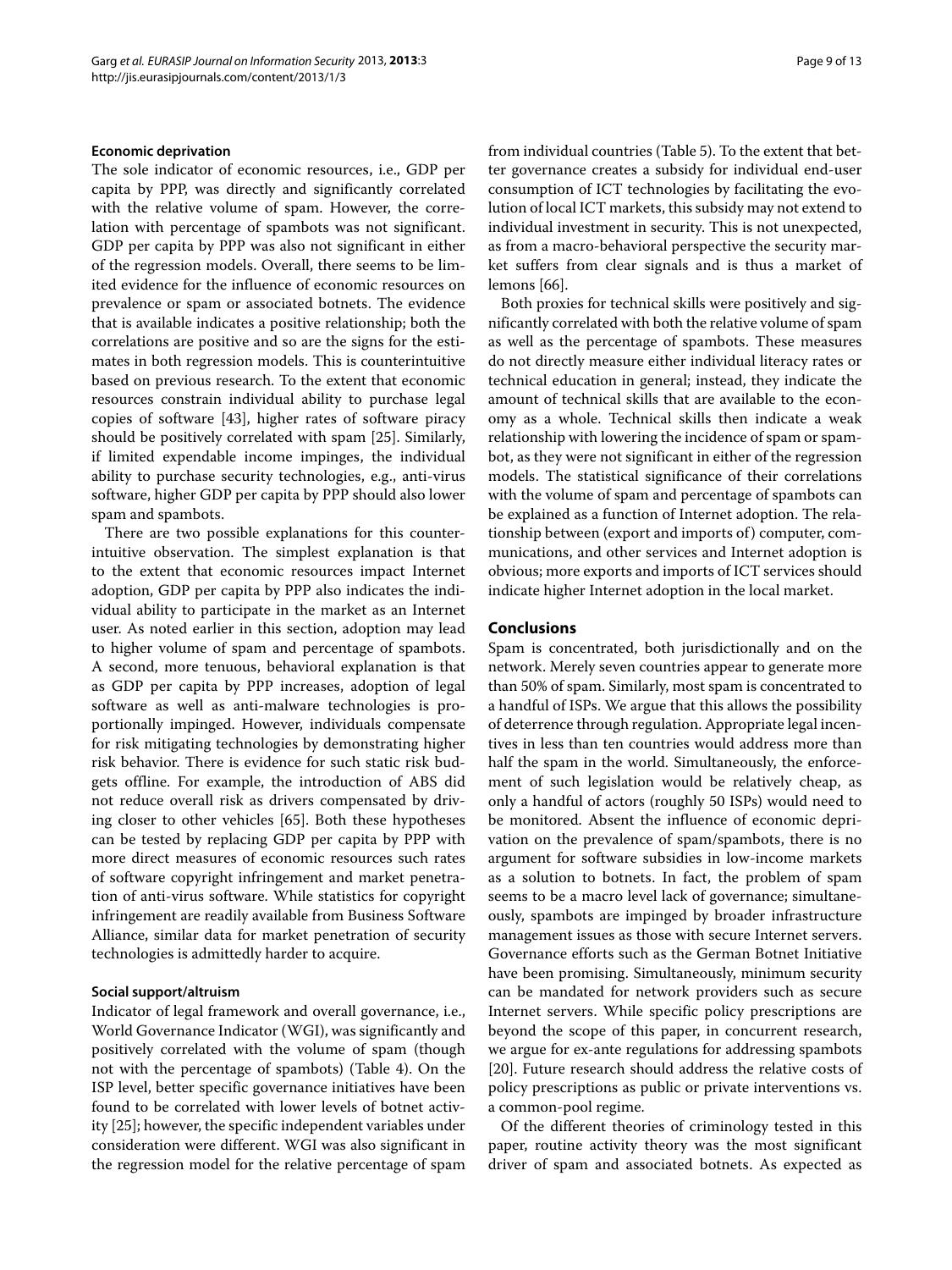Internet adoption increases, the total volume of spam goes up. Counterintuitively, Internet adoption also increases the percentage of offending machines. The likely explanation is that investments in Internet adoption are not proportionally matched by those in education. Lack of education impinge individuals in two ways. First, they are limited in their awareness of security risks. Second, even when they are aware, they may not have enough information to adequately assess the risk and construct an appropriate response.

Unlike in traditional routine activity theory, where crime is driven by lack of guardianship, spam and associated bots are instead correlated with the presence of secure Internet servers. This difference does not allow us to directly transfer policy insights offline to countering spam. However, it does provide an alternative perspective to the problem and allow us to develop a framework for systematic inquiry toward engendering long-term public policy and technical solutions.

In this paper, we addressed two research questions. First, what economic factors explain the variance in the relative volume of spam seen from different countries. Second, what economic factors explain the variance the percentage of systems acting as spambots across different nations. We find that large volumes of spam and/or spambots are correlated with higher rates of Internet adoption and presence of secure Internet servers. Our research is theoretically grounded in previous investigations of security economics online as well as criminology offline. While some of our results reify previous microeconomic investigations, others are contradictory. Thus, research investigating individual markets may not be generalizable national economies.

Future work includes repeating this analysis over time to evaluate if changes in the population of spambots are correlated with economic changes; this would be helpful in establishing a causal link rather than just a correlational one. Further, our hope is to collaborate with additional institutions who might share their data. In particular, institutional data sets from corporations and non-US institutions are ideal tests of this model.

### **Endnotes**

<sup>a</sup>In our analysis we do not consider the presence of motivated offenders. Offline motivated offenders is given by proximity to the target. Online, however, all attackers are proximal. It may be that attackers prefer to attack systems that are fewer hops away; however, we do not know of any evidence that indicates support for this hypothesis online. Arguably, it is possible to compute a distance metric for the average distance between two systems in two different countries. However, given that we do not have information on the command and control center for the spambots in out data set, even if such

distance metric was available, it could not possibly be applied to this data.

bSee [http://data.worldbank.org/indicator/IT.NET.](http://data.worldbank.org/indicator/IT.NET.SECR.P6) [SECR.P6.](http://data.worldbank.org/indicator/IT.NET.SECR.P6)

 $c$ Eeten et al. [\[25\]](#page-11-20) used education as a proxy variable for technical skills. Unfortunately, the World Bank data for education was sparsely populated. Then, using education as a proxy variable would have left out several countries from our analyses. Thus, we decided on a different proxy variable. Note that the size of the ICT market does not encapsulate individual security education, but instead provides a measurement for security skills available to the market as a whole.

<sup>d</sup>Multicollinearity is observed when two or more independent variables are highly correlated, i.e., at least one of the independent variables can be computed as a linear combination of the rest to a statistically significant degree. If the independent variables are multicollinear, then the results for the ordinary least squared regression may be computed incorrectly.

eHeteroskedasticity is observed when the residuals for a model are not normally distributed. This happens when the variance of a variable does not increase or decrease proportionally with respect to a second variable.

f Since we use Spearman's rank correlation coefficient (which is sensitive to outliers), the variables were transformed as described above before computing the specific values. Note that we do not use Pearson's coefficient as many of the independent variables are not normally distributed. Furthermore, since log transformation is order preserving, it does not impact Spearman. However, log transformation allows us to have a data set without outliers.

<sup>g</sup>Note that while the independent variables are not normally distributed, OLS is still applicable as the sample size is large [\[67\]](#page-12-16).

<sup>h</sup>For example, previous research has noted that most botnets include bots that are spread over 30 to a 100 countries [\[68\]](#page-12-17). Simultaneously, for spam, the associated bots do not require extra bandwidth or longer uptime, it is unlikely that bots in one country would be preferred over another [\[3\]](#page-10-2).

i Eeten et al. [\[25\]](#page-11-20) note that higher education levels did in fact indicate lower rates of spam. However, as noted by other findings in this paper, results from ISPs may not directly apply to national economies or those from OECD to countries globally.

#### **Appendix**

# **Indiana University (Bloomington) data collection strategy**

The spam data spans between 25 July 2010 and 27 March 2011 ( $\approx$  8 months). There were 9.7 million messages. Of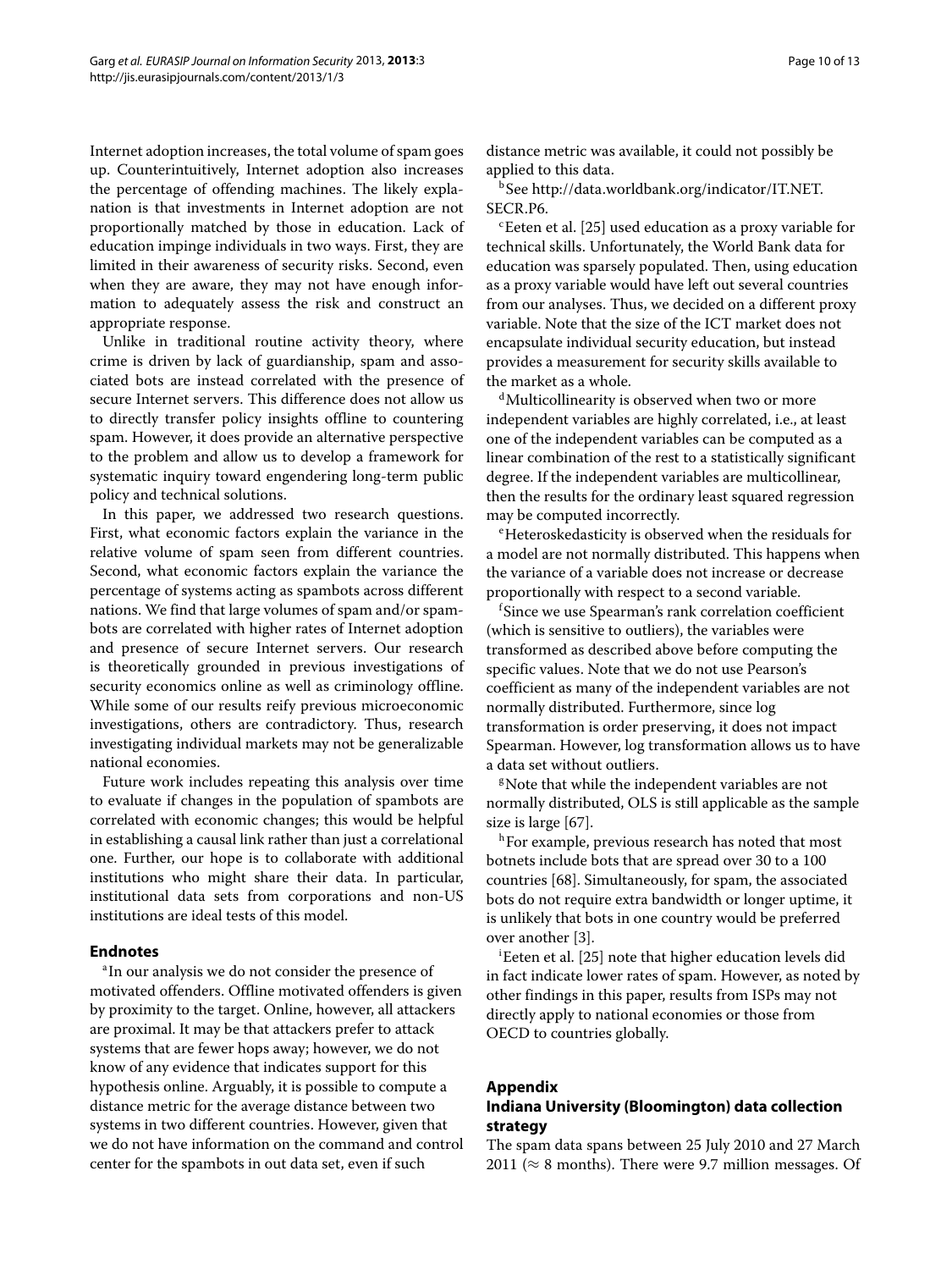these, 6.0 million were classified as spam and 3.7 million were deemed legitimate. From this data set, we have  $\approx$ 62% spam which is below the upper bound given by Symantec.

All email messages are subjected to two spam filters. The primary filter is an IP address based blacklist. This filter provides a binary output as either an 'OK,' which results in the message being exposed to the second filter or a 'REJECT' at which time it is discarded and deemed spam. Additionally, the output of the first filter also provides a time and date stamp as well as an IP address. The second filter subjects the email to several spam classifiers. The email is accepted if the message is internal, has less than a 60% probability of being spam, and is on a whitelist or department supported mailing list, or a virus is successfully removed. Spam messages are accepted but considered to be spam if there is a greater than 60%, but less than 99%, probability of being spam. Messages may be accepted with a warning notification regarding suspicious attachments. Messages are rejected if they have a virus, an illegal attachment type, a greater than 99% probability of being spam or other instantiation of a virus. For our analysis, we combined messages that were accepted spam, rejected spam, as well as messages regarding viruses in one spam category.

We make three assumptions. First, we assume that spam and only spam are caught by the two filter systems, i.e., no spam gets let through accidentally and legitimate messages do get tossed away accidentally. Second, we assume that IP addresses and hostnames correspond to spambots and are not spoofed. Third, we assume that all the spam was sent by spambots.

Additionally, there were messages aborted during reception due to a dropped connection or invalid recipient addresses. It is unknown if these were blanket spam attacks that put in incorrect addresses, people accidentally mistyping emails, or people/organizations that had not updated their email lists and were emailing people no longer at Indiana University (Bloomington) and whose email addresses were no longer valid. Thus, these messages have not been included in the current analysis.

There is also a 'none' status in the second filter, which was used twice in the 8 months, but it is unknown what this status meant. These messages were thrown out, as 2 messages out of 9.7 million are insignificant.

Each line of the spam data from the second filter contained a unique identifier, stating whether a message is local, (from) Indiana (University), or external, a time and date stamp, anonymized 'from' and 'to' tags, the result of the analysis of the email, filters, the percent chance that it is spam (if it does not hit one of the automatic exceptions, e.g., the whitelist), and the relay hostname or IP address. We used an IP lookup database with a 95% accuracy rate to determine the spam 'messages' country of origin. For

the secondary messages without IP addresses, we looked at country-level domains (.br, .ua, .gov, etc.) to determine the originating country of spam messages. For all top-level domains (.com, .net, .org), we had to throw these spam messages into an unknown origins category for a lack of accuracy with respect to the originating location. These methods are reflected in other spam studies [\[9,](#page-11-4)[69\]](#page-12-18).

#### **Microsoft data**

There were a total of 80 countries in the data set. India had the higher percentage of spambots with 10.9% of the machines acting as spambots in the first quarter of 2011 and 11.0 % in the second. Jordan had the lowest percentage with 0.06% of machines acting as spambots in the first quarter of 2011 and 0.10 % in the second. Table [7](#page-10-4) provides summary statistics for the data.

#### **Table 7 Summary statistics for Microsoft spambot data**

<span id="page-10-4"></span>

| Statistics    | 1Q11  | <b>2Q11</b> |
|---------------|-------|-------------|
| Minimum       | 0.06  | 0.10        |
| First quarter | 0.21  | 0.19        |
| Median        | 0.45  | 0.45        |
| Mean          | 1.14  | 1.31        |
| Third quarter | 1.30  | 1.00        |
| Maximum       | 10.90 | 11.00       |
|               |       |             |

#### **Competing interests**

The authors declare that they do not have any competing interests.

#### **Acknowledgements**

We would like to thank Prof. Angela Sasse and Nathaniel Husted for their insights and comments. We are also thankful to the Stat/Math Center at Indiana University, specifically Thomas Jackson, for their help with the statistical analysis. Last but not the least, we are indebted to the anonymous reviewers whose feedback was critical to improving this research. Any mistakes in the paper are the authors' own.

#### **Author details**

<sup>1</sup> Department of Computer Science, Drexel University, Philadelphia, PA 19104, USA. <sup>2</sup> School of Informatics and Computing, Indiana University, Bloomington, IN 47408, USA.

#### Received: 14 August 2013 Accepted: 20 October 2013 Published: 30 October 2013

#### **References**

- <span id="page-10-0"></span>1. J Postel, On the junk mail problem. Request for comments. Netw Working Group (1975)
- <span id="page-10-1"></span>2. P Denning, Electronic Junk. Commun. ACM **25**(3), 163–165 (1982)
- <span id="page-10-2"></span>3. B Stone-Gross, T Holz, G Stringhini, G Vigna, in Proceedings of the 4th USENIX conference on Large-scale exploits and emergent threats, LEET'11. The underground economy of spam: a botmaster's perspective of coordinating large-scale spam campaigns (USENIX Association Berkeley, CA, 2011), p. 4. [http://dl.acm.org/citation.cfm?id=1972441.1972447.](http://dl.acm.org/citation.cfm?id=1972441.1972447) Accessed 29 October 2013
- <span id="page-10-3"></span>4. MessageLabs, MessageLabs Intelligence; 2010 Annual Security Report. Tech. rep., MessageLabs (2010)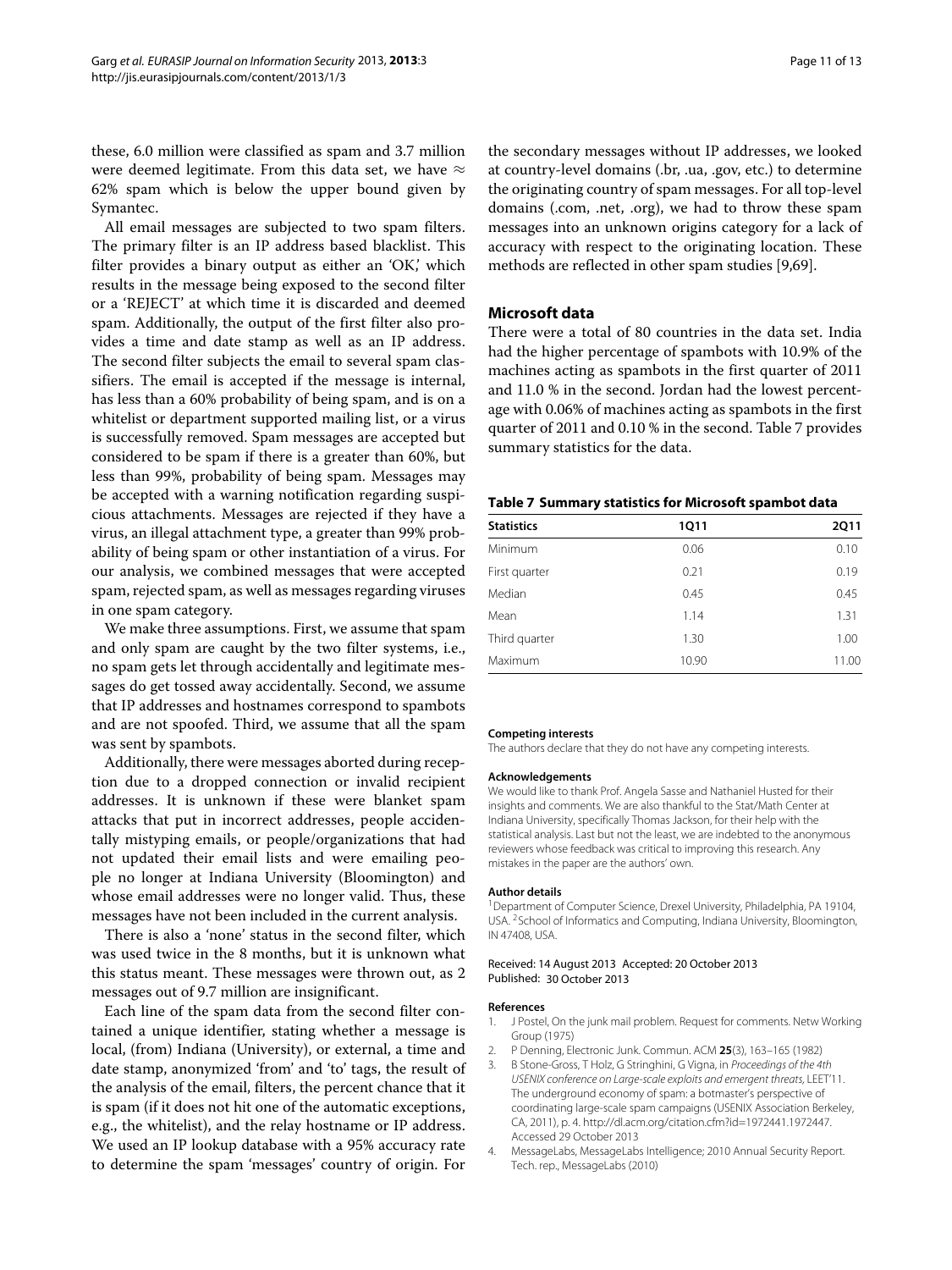- <span id="page-11-0"></span>5. Q Norton, Anonymous Tricks Bystanders Into Attacking Justice Department. Tech. rep., Wired (2012), [http://www.wired.com/threatlevel/](http://www.wired.com/threatlevel/2012/01/anons-rickroll-botnet/) [2012/01/anons-rickroll-botnet/.](http://www.wired.com/threatlevel/2012/01/anons-rickroll-botnet/) Accessed 29 October 2013
- <span id="page-11-1"></span>6. P Yu, The graduated response. Fla. Law Rev. **62**, 1373–1430 (2010)
- <span id="page-11-2"></span>7. C Grier, K Thomas, V Paxson, M Zhang, in Proceedings of the 17th ACM conference on Computer and communications security, CCS '10. @spam: the underground on 140 characters or less (ACM, New York, NY, 2010), pp. 27–37. http://doi.acm.org/10.1145/1866307.1866311. Accessed 29 October 2013
- <span id="page-11-3"></span>8. T Moore, R Clayton, in Workshop on the Economics of Information Security. An empirical analysis of the current state of phishing attack and defence. [http://weis07.infosecon.net/papers/51.pdf.](http://weis07.infosecon.net/papers/51.pdf) Accessed 29 October 2013
- <span id="page-11-4"></span>9. C Kanich, C Kreibich, K Levchenko, B Enright, GM Voelker, V Paxson, S Savage, in Proceedings of the 15th ACM Conference on Computer and Communications security, CCS '08. Spamalytics: an empirical analysis of spam marketing conversion (ACM, New York, 2008), pp. 3–14. http://doi.acm.org/10.1145/1455770.1455774. Accessed 29 October 2013
- <span id="page-11-5"></span>10. D McCoy, A Pitsillidis, G Jordan, N Weaver, C Kreibich, B Krebs, GM Voelker, S Savage, K Levchenko, in Proceedings of the 21st USENIX conference on Security symposium, Security'12. PharmaLeaks: understanding the business of online pharmaceutical affiliate programs (USENIX Association, Berkeley, 2012), p. 1. [http://dl.acm.org/citation.cfm?id=2362793.2362794.](http://dl.acm.org/citation.cfm?id=2362793.2362794) Accessed 29 October 2013
- <span id="page-11-6"></span>11. Z Li, Q Liao, in Managing Information Risk and the Economics of Security. A Striegel, Botnet Economics: Uncertainty Matters (Springer US, 2009), pp. 245–267. http://dx.doi.org/10.1007/978-0-387-09762-6\_12. Accessed 29 October 2013
- <span id="page-11-7"></span>12. T Holz, M Engelberth, F Freiling, in Proceedings of the 14th European conference on Research in computer security, ESORICS'09. Learning more about the underground economy: a case-study of keyloggers and dropzones (Springer-Verlag, Berlin, Heidelberg, 2009), pp. 1–18. [http://dl.](http://dl.acm.org/citation.cfm?id=1813084.1813086) [acm.org/citation.cfm?id=1813084.1813086.](http://dl.acm.org/citation.cfm?id=1813084.1813086) Accessed 29 October 2013
- <span id="page-11-8"></span>13. D Bleaken, Botwars: the fight against criminal cyber networks. Comput. Fraud Secur. **2010**(5), 17–19 (2010)
- <span id="page-11-9"></span>14. G Higgins, A Wilson, B Fell, An application of deterrence theory to software piracy. J. Crim. Justice Pop. Cult. **12**(3), 166–184 (2005)
- <span id="page-11-10"></span>15. I Png, C Wang, Q Wang, The deterrent and displacement effects of information security enforcement: international evidence. J. Manag. Inf. Syst. **25**(2), 125–144 (2008)
- <span id="page-11-11"></span>16. V Garg, N Husted, N Camp, in eCrime Researcher's Summit. Smuggling Theory Approach to Organized Digital Crime (IEEE, San Diego, 2011), pp. 1–7. [http://ieeexplore.ieee.org/xpl/abstractAuthors.jsp?arnumber=](http://ieeexplore.ieee.org/xpl/abstractAuthors.jsp?arnumber=6151980) [6151980.](http://ieeexplore.ieee.org/xpl/abstractAuthors.jsp?arnumber=6151980) Accessed 29 October 2013
- <span id="page-11-12"></span>17. J Buchanan, AJ Grant, Investigating and prosecuting Nigerian fraud. U. S. Attorneys' Bull. **49**(6), 39–47 (2001)
- <span id="page-11-13"></span>18. PK Yu, The graduated response. Fla. Law Rev. **62**, 1373 (2010)
- <span id="page-11-14"></span>19. P Sayer, French court levies first fine under three-strikes law on illegal downloads under Hadopi. Tech. rep., Computer World (2012)
- <span id="page-11-15"></span>20. V Garg, J Camp, in The Research Conference on Communication, Information, and Internet Policy. Ex Ante vs. Ex Post: Economically Efficient Sanctioning Regimes for Online Risks (Arlington, VA, 27–29, September 2013)
- <span id="page-11-16"></span>21. R Anderson, C Barton, R Böhme, R Clayton, M van Eeten, M Levi, T Moore, S Savage, in Workshop on the Economics of Information Security. Measuring the Cost of Cybercrime (Berlin, 25–26 June 2012)
- <span id="page-11-17"></span>22. TC Schelling, Micromotives and macrobehavior. (WW Norton & Company, New York, 2006)
- <span id="page-11-18"></span>23. H Varian, System Reliability and Free Riding (Kluwer Academic Publishers, Norwell, 2004), pp. 1–15
- <span id="page-11-19"></span>24. B Schneier, in Proceedings of the Cryptology in Africa 1st International Conference on Progress in Cryptology, AFRICACRYPTŠ08. The psychology of security (Springer-Verlag Berlin, Heidelberg, 2008), pp. 50–79. [http://dl.](http://dl.acm.org/citation.cfm?id=1788634.1788642) [acm.org/citation.cfm?id=1788634.1788642.](http://dl.acm.org/citation.cfm?id=1788634.1788642) Accessed 29 October 2013
- <span id="page-11-20"></span>25. M van Eeten, JM Bauer, H Asghari, S Tabatabaie, The Role of Internet Service Providers in Botnet Mitigation: An Empirical Analysis Based on Spam Data. OECD Science, Technology and Industry Working Papers 2010/5, OECD Publishing (2010).
- http://dx.doi.org/10.1787/5km4k7m9n3vj-en. Accessed 29 October 2013 26. S Karge, The role of Internet intermediaries in advancing public policy
- <span id="page-11-22"></span><span id="page-11-21"></span>objectives. Tech. rep., OECD (2009) 27. T Lewis, Something for nothing [electronic commerce]. Comput. **32**(5), 120–118 (1999)
- <span id="page-11-23"></span>28. R Kannan, An empirical study of long-run impact of Internet advertising on consumer response behavior. PhD thesis, Massachusetts Institute of Technology, 2006
- <span id="page-11-24"></span>29. L Cranor, B LaMacchia, Spam! Commun. ACM **41**(8), 74–83 (1998)
- <span id="page-11-25"></span>30. H Esquivel, A Akella, T Mori, in Proceedings of the 2nd International Conference on COMmunication Systems and NETworks, COMSNETS'10. On the effectiveness of IP reputation for spam filtering (IEEE Press, Piscataway, 2010), pp. 40–49. [http://dl.acm.org/citation.cfm?id=1831448.](http://dl.acm.org/citation.cfm?id=1831448) Accessed 29 October 2013
- <span id="page-11-26"></span>31. I Androutsopoulos, J Koutsias, KV Chandrinos, CD Spyropoulos, in Proceedings of the 23rd Annual International ACM SIGIR Conference on Research and Development in Information Retrieval. An experimental comparison of naive Bayesian and keyword-based anti-spam filtering with personal e-mail messages (ACM, New York, 2000). pp. 160–167
- <span id="page-11-27"></span>32. A Bratko, B Filipič, G Cormack, T Lynam, B Zupan, Spam filtering using statistical data compression models. J. Mach. Learn. Res. **7**, 2673–2698 (2006)
- <span id="page-11-28"></span>33. T Moore, R Clayton, H Stern, in Proceedings of the 2nd USENIX Conference on Large-scale Exploits and Emergent Threats: Botnets, Spyware, Worms, and more, LEET'09. Temporal correlations between spam and phishing websites (USENIX Association, Berkeley, 2009), p. 5. [http://dl.acm.org/](http://dl.acm.org/citation.cfm?id=1855676.1855681) [citation.cfm?id=1855676.1855681.](http://dl.acm.org/citation.cfm?id=1855676.1855681) Accessed 29 October 2013
- <span id="page-11-29"></span>34. T Moore, R Clayton, R Anderson, The economics of online crime. J. Econ. Perspect. **23**(3), 3–20 (2009)
- <span id="page-11-30"></span>35. E Allman, The economics of spam. Queue **1**(9), 80 (2003)
- <span id="page-11-31"></span>36. Y Nadji, M Antonakakis, R Perdisci, W Lee, in International Symposium on Research in Attacks, Intrusions, and Defenses. Connected Colors: Unveiling the Structure of Criminal Networks (Rodney Bay, 23–25 October 2013)
- <span id="page-11-32"></span>37. H Liu, K Levchenko, M Félegyházi, C Kreibich, G Maier, GM Voelker, S Savage, in Proceedings of the 4th USENIX conference on Large-scale Exploits and Emergent Threats, LEET'11. On the effects of registrar-level intervention (USENIX Association, Berkeley, 2011), p. 5. [http://dl.acm.org/](http://dl.acm.org/citation.cfm?id=1972441.1972448) [citation.cfm?id=1972441.1972448.](http://dl.acm.org/citation.cfm?id=1972441.1972448) Accessed 29 October 2013
- <span id="page-11-33"></span>38. J Goodman, G Cormack, D Heckerman, Spam and the ongoing battle for the inbox. Commun. ACM **50**(2), 24–33 (2007)
- <span id="page-11-34"></span>39. E Bursztein, S Bethard, C Fabry, JC Mitchell, D Jurafsky, in Proceedings of the 2010 IEEE Symposium on Security and Privacy, SP '10. How Good Are Humans at Solving CAPTCHAs? A Large Scale Evaluation (IEEE Computer Society, Washington, 2010), pp. 399–413. http://dx.doi.org/10.1109/SP.2010.31. Accessed 29 October 2013
- <span id="page-11-35"></span>40. M Motoyama, K Levchenko, C Kanich, McD Coy, GM Voelker, S Savage, in Proceedings of the 19th USENIX conference on Security, USENIX Security'10. Re: CAPTCHAs: understanding CAPTCHA-solving services in an economic context (USENIX Association, Berkeley, 2010), p. 28. [http://dl.acm.org/](http://dl.acm.org/citation.cfm?id=1929820.1929858) [citation.cfm?id=1929820.1929858.](http://dl.acm.org/citation.cfm?id=1929820.1929858) Accessed 29 October 2013
- <span id="page-11-36"></span>41. D Liu, LJ Camp, in Workshop on the Economics of Information Security. Proof of Work can Work. Cambridge, 26–28 June 2006
- <span id="page-11-37"></span>42. D Twining, MM Williamson, M Mowbray, M Rahmouni, in USENIX Annual Technical Conference, General Track. Email Prioritization: Reducing Delays on Legitimate Mail Caused by Junk Mail (Boston, MA, 27 June–02 July 2004), pp. 45–58
- <span id="page-11-38"></span>43. C Osorio, in Program on Internet and Telecoms Convergence. A contribution to the understanding of illegal copying of software: empirical and analytical evidence against conventional wisdom (MIT, 2002). [http://hdl.](http://hdl.handle.net/1721.1/1479) [handle.net/1721.1/1479.](http://hdl.handle.net/1721.1/1479) Accessed 29 October 2013
- <span id="page-11-39"></span>44. J Bhagwati, B Hansen, A theoretical analysis of smuggling. Q. J. Econ. **87**(2), 172–187 (1973)
- <span id="page-11-40"></span>45. B Barrett, What is SOPA? Tech. rep., Gizmodo (2012)
- <span id="page-11-41"></span>46. J Sanchez, SOPA Internet Regulation And the Economics of Piracy. Tech. rep., CATO Institute (2012)
- <span id="page-11-42"></span>47. W Easterly, M Sewadeh, Global Development Network Growth Database. (World Bank Group, Washington, 2001). [http://go.worldbank.org/](http://go.worldbank.org/ZSQKYFU6J0) [ZSQKYFU6J0.](http://go.worldbank.org/ZSQKYFU6J0) Accessed 29 October 2013
- <span id="page-11-43"></span>48. I Al-Jabri, A Abdul-Gader, Software copyright infringements: an exploratory study of the effects of individual and peer beliefs. Omega **25**(3), 335–344 (1997)
- 49. M Katz, C Shapiro, Technology adoption in the presence of network externalities. J. Pol. Econ. **94**(4), 822–841 (1986)
- <span id="page-11-44"></span>50. H Varian, Economics of Information Technology. (University of California, Berkeley, 2001)